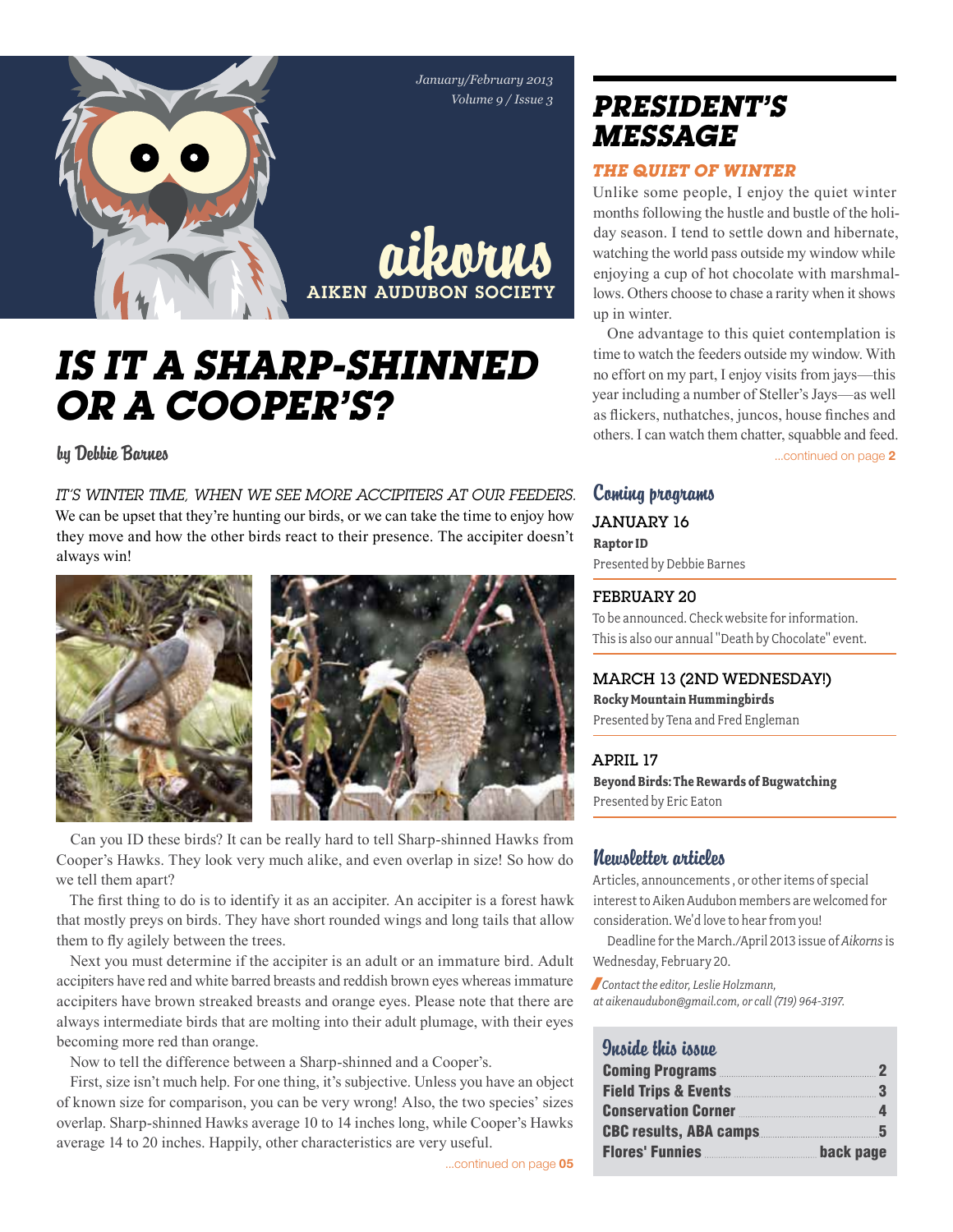*Upcoming Aiken Programs*

# *January 16 / Debbie Barnes RaPTor ID*

## ANT TO FIGURE OUT WHICH HAWK THAT IS IN YOUR BACKYARD? How about the hawk along the highway?

Colorado has 18 non-rare species of diurnal raptors. Debbie Barnes will be presenting an information-packed

program explaining how to identify Colorado's eagles (*right*), hawks, falcons and kites. Debbie has been studying the identification of these birds for ten years and has developed a program to help separate the various species. Here is your chance to learn the tips that will greatly improve your skills. Don't miss this outstanding program. Then, you can put your new skills into practice by signing up for the Raptor ID field trips in January and June, and the Eagle Days trip in February.

Debbie has been birding and photographing birds for ten years. She is currently the program chair and a field trip leader for Aiken. In addition, she volunteers for Colorado State Parks, Colorado Breeding Bird Atlas II

and several Christmas Bird Counts. She has taught raptor identification classes at Cheyenne Mountain State Park, spoken at meetings of Colorado State Parks Raptor Monitors and taught a birding class at Florissant Fossil Beds National Monument.

# *FeBruary 20 to be announced*

*Save the date. The program topic and speaker will be posted on our website,*  www.aikenaudubon.com, as soon as it is confirmed. Meanwhile, be thinking about what you might contribute to our annual "Death by Chocolate" potluck dessert that evening. Mmm… chocolate!

### *March 13 / Tena and Fred Engleman Hummingbirds of Rocky Mountain National Park*

Please note: the March program will be one week early, on March 13, due to a room scheduling conflict.

Aiken Audubon programs are free and open to the public. They are held at the Colorado State Division of Wildlife building located at 4255 Sinton Road. Coffee and socializing is at 6:30 pm and programs begin at 7 pm. Please use the back entrance. *Note:* Sinton Road runs parallel to I-25 on the east side, between Garden of the Gods Road and Fillmore Street.

#### President's Message, continued from front page

That is the beauty about this hobby we call "birding." There is room for everyone: the hard core chaser and lister, the one who simply enjoys the birds visiting the feeder, and everyone in between. I like listening to others tell their birding stories. Each story is as unique as the story teller. And that is what the winter months are for—listening to the stories and learning from each other and the world around us. The Christmas Bird Count taught me that, and I look forward to learning and listening more in 2013. Please join me on one of the many field trips Aiken Audubon hosts and/or come to one of our monthly meetings. You never know what you might learn or hear.

> Christine Bucher, **Aiken Audubon President**

#### Aiken Audubon Board Members

President Christine Bucher (719) 596-2916 baccab@aol.com

#### Vice President

Frank Dodge (719) 548-9863

**SECRETARY** 

Risë Foster-Bruder (719) 282-7877

> **TREASURER** Arlene Sampson (719) 574-6134

Program Chair

Deborah Barnes (303) 947-0566 kfoopooh@yahoo.com

Conservation Chair Jackie Heyda (719) 487-8485

> Publicity Chair Christine Bucher (719) 596-2916 baccab@aol.com

Education Chair Position Open

Field Trips Jeannie Mitchell (719) 494-1977 vancerus@earthlink.net

#### Aikorns Editor/Web

Leslie Holzmann (719) 964-3197 aikenaudubon@gmail.com

**HOSPITALITY** Arlene Sampson (acting) (719) 574-6134

Christmas Count Ken Pals mtnpals@gmail.com

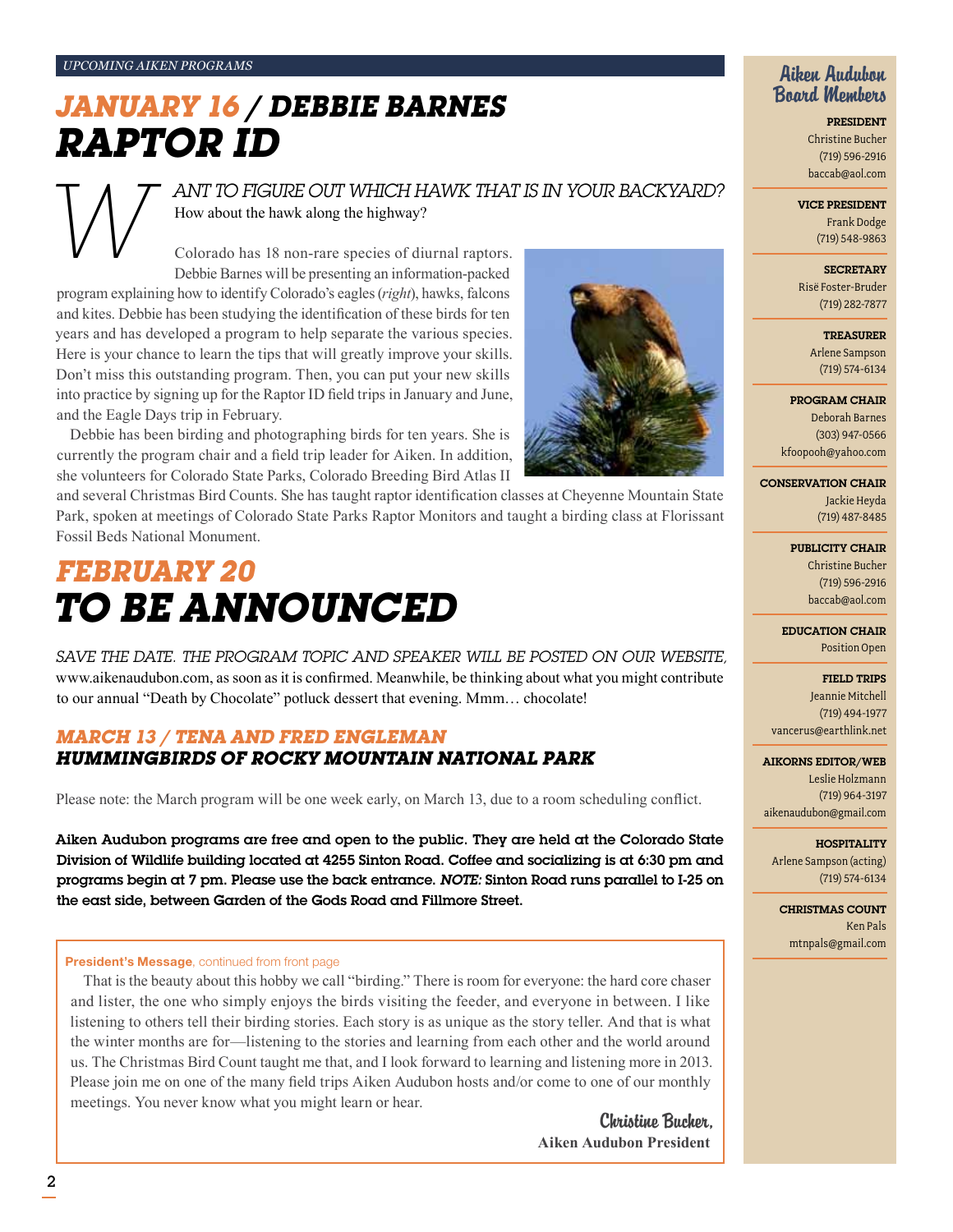## Aiken Audubon Field Trips & Events

Everyone is welcome on Aiken field trips, regardless of experience level or membership in Audubon. Contact trip leader for details and to let them know you are coming. Don't forget to pack your binoculars, scope (if you have one), field guide, water, snack or lunch, hat, rain gear, sun screen, bug spray, camera(?), and some gas money for the drivers. No dogs are allowed on Aiken trips.

*Note:* In cases of extreme weather, trips may be cancelled. If this might be a possibility, please contact the trip leader an hour before the scheduled meeting time. To receive e-mailed reminders of upcoming field trips, send your name and e-mail address to aikenaudubon@gmail.com.

## *Birds and Ice Photography Field Trip*

#### *December 29 and January 12, 8 am – Noon*

Winter birding can be pretty exciting, and these two trips should provide excellent opportunities for photographers as well. We'll travel to Lake George and into Eleven Mile Canyon looking for both eagle species, waterfowl, and American



Dippers. Non-photographers are welcome, but note that the trip will be slow-paced while we spend time photographing birds.

Be prepared for snow and ice; bring food and water as needed. We will not be hiking very far, but you may want waterproof and insulated clothing to protect your legs and backside! Photographers bring tripods for scenic opportunities. Digiscopers are welcome; bring long lenses if you have them.

Further details are on the Aiken website.

/*For more information and to RSVP, contact Debbie Barnes at kfoopooh at yahoo.com or (c) 303.947.0566.*

## *Raptor ID Field Trip January 19 or 20, 8 am – 2 pm*

This is a one day trip with two dates to choose from. Practice your skills in Raptor ID after Aiken Audubon's annual Raptor ID program. We'll drive out to Eastern El Paso County, where everyone will have a chance to practice IDing raptors with scopes. Bring your long lenses if you have them

Meet at Fountain Creek Nature Center to car pool. Further details are on the Aiken website.

/*For more information and to RSVP, contact Debbie Barnes at kfoopooh at yahoo.com or (c) 303.947.0566.*

#### *FCNC Winter Bird Count January 12, 8:30 – 11 am*

Beginning to advanced birders are invited to observe and record the numbers of bird species and populations found in Fountain Creek Regional Park.

/*Sponsored by Fountain Creek Nature Center, \$5 fee (for birdseed), reservations required, (719) 520-6745.*

More trips online! For the latest information on field trips and events: **www.AikenAudubon.com**

#### *Hawk Identification Field Trip January 26, 8:30 am – 12:30 pm*

Join a naturalist birder on a field trip through El Paso County to see and identify winter resident raptors. Bring binoculars if you have them. This trip follows an optional class on Hawk ID offered Friday, January 25, from 7 to 8:30 pm, at Bear Creek Nature Center.

/*Sponsored by Fountain Creek Nature Center. Class fee of \$8 for Nature Center members/\$10 for nonmembers, reservations required, 520-6387. Fieldtrip fee of \$5 for Nature Center members, \$7 for nonmembers, reservations required, 520-6745.*

## *17th Annual Eagle Day Festival at Lake Pueblo State Park February 2, 8:30 am – 4 pm (approximately)*

Caravan south through the grasslands east of I-25 hunting for raptors, eventually arriving at Pueblo Reservoir. There we'll join the activities of Eagle Day, presented by the Colorado Division of Wildlife and the Arkansas Valley Audubon Society. Schedule in the past has included: US Air Force Academy Falcons Flight Demo, Raptor Release, and Pueblo Raptor Center Live Birds by Diana Miller. And yes we will scan the area for Bald Eagles, often present at Lake Pueblo this time of year. Bring a sack lunch (food also available at the reservoir), full tanks of gas and plan to be outside for short periods. You can stay all day or go home anytime.

Meet at Broadmoor Towne Center (Nevada and Lake Avenue) east of Starbucks. Pueblo State Park has a required entrance fee.

/*Contact Gary Conover, (719) 635-2505, for more information and to let him know you are coming.*

### *La Veta Rosy Finches February 9th, 7 am – 3 pm*

This annual trip comes as close as possible to guaranteeing Rosyfinches. We also typically see Evening Grosbeaks, Cassin's Finches, and Pinyon Jays, along with *lots* of other species.

Further details are on the Aiken website. Meet at the Tejon & I-25 Park 'n Ride to carpool. This trip will go unless weather makes driving conditions too dangerous.

/*For more information and to RSVP, contact Debbie Barnes at kfoopooh at yahoo.com or (c) 303.947.0566.*

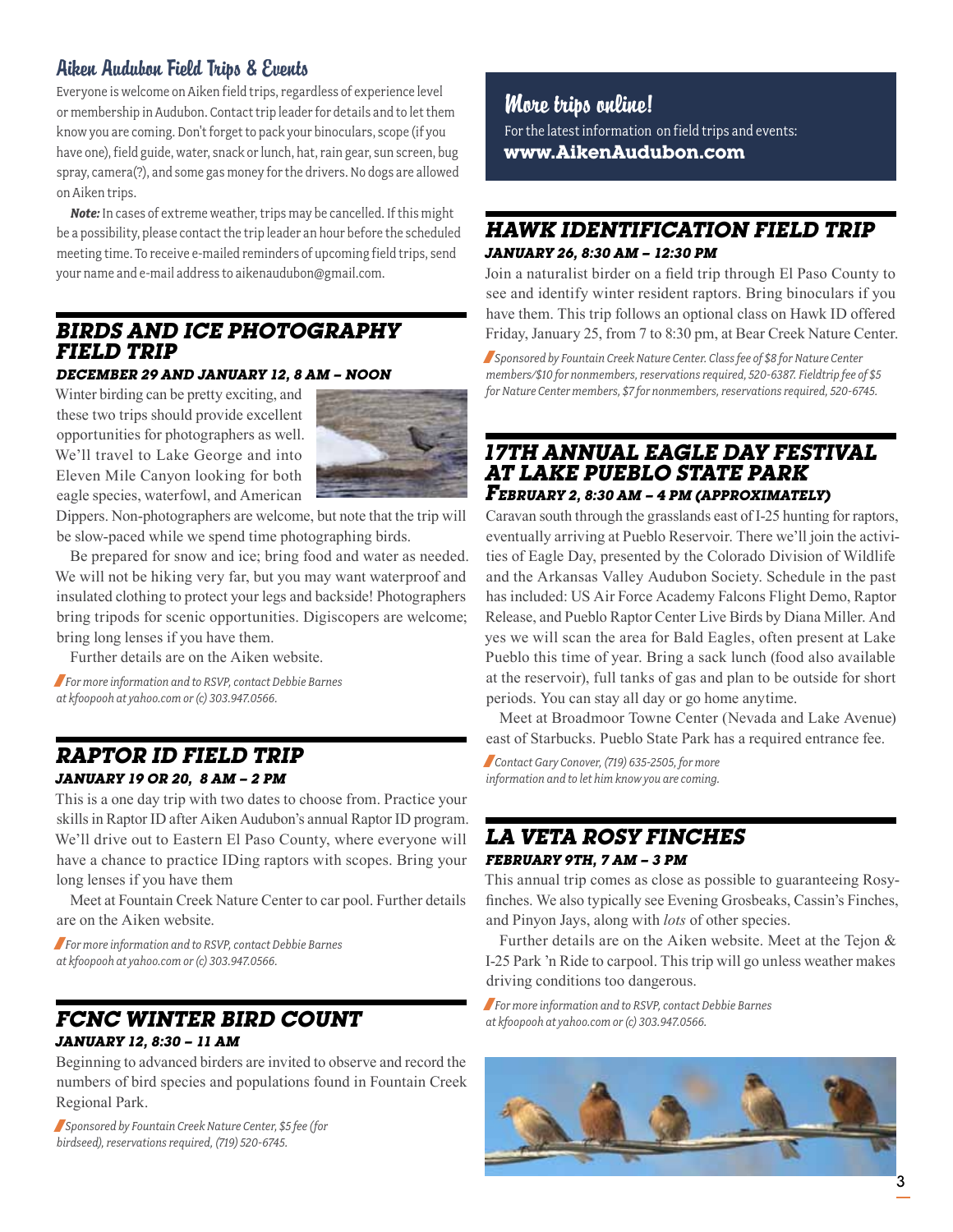# *The Coal Industry in Colorado*

by Jackie Heyda

*Hell COUNTRY NEWS IS A MAGAZINE ABOUT THE*<br>West. The November 12, 2012 issue had an article about the coal<br>industry in Colorado. This article states that coal is in trouble due<br>to the market's vagaries and the abundance o West. The November 12, 2012 issue had an article about the coal industry in Colorado. This article states that coal is in trouble due to the market's vagaries and the abundance of natural gas from the drilling boom that began ten years ago. Many coal plants were shut down during the Clean Air Act of 1970, and from the activism of the Environmental Protection Agency and environmentalists.

As of last April, coal was providing only 32 percent of the nation's electricity, down from the 1990-2010 average of 50 percent. Many gigawatts of coal power capacity will go offline by 2016. The primary reason for that is cheap natural gas.

In the 1990s, natural gas cycle turbines were improved. They were cheaper and more efficient than coal generators. Natural gas-generating capacity grew between 2000 and 2010. Horizontal drilling and hydraulic fracturing opened up vast reserves, dropping prices to around \$3.00 per thousand cubic feet.

However, coal is fighting back. Coal monies poured into politics as soon as President Obama took office. President Obama's Interior Department opened land to leasing in the Powder River Basin despite protests from environmental groups. He also delayed the EPA's smog rule. The article states that any administration would probably have trouble ending the war on coal. An administration would have to continue to delay coal ash rules or interfere with the 1978 law that banned the construction of new gas power plants until its repeal in 1987. Natural gas prices would have to be increased by

## *SHOULD TREES BE FREE TO SAWMILLS?*

by Jackie Heyda

*Viable sawmills are considered important components to*  the task of restoring the health of overgrown forests. However, the sawmills require a steady supply of timber. For example, Colorado revived a timber mill on the western slope, but after one month the mill could only afford to run three days a week. They haven't been able to get enough logs.

Democratic Senator Mark Udall is wondering if dead and dying beetle-killed Lodgepole Pines could be cut on public lands at no charge. Currently Forest Service managers must charge loggers market value for trees. This adds costs to labor and diesel. Congressional action would be required to allow selective cutting of trees on public lands at no charge.

However, getting the product from the forest to the mill is expensive. Pines cut from previous contracts sit in piles because moving the trees to mills isn't profitable. Many of these piles are slated be burned.

/*Learn more: www.denverpost.com/environment/ci\_21762728/ sen-udall-pushes-lowering-cost-timber-sawmills*

upping demand and the government would probably have to push the use and manufacturing of methane-powered vehicles or subsidize exports.

Western coal is holding its own despite the challenge from natural gas. Demand is helped by the approximately 100 million tons of coal per year exported to Europe and Asia. There are 400 more employees in the Powder River Basin. The North Fork Valley mining area has more miners entering the mines and more coming out than 5 years ago.

The Western natural gas industry is struggling due to all the cheap gas from the east.

Even after all these changes in coal and gas, drilling starts in Colorado are lower than they were a decade ago.

# *news & Notes*

/Earth Justice is a non-profit interest law organization founded in 1971 as the Sierra Club Legal Defense Fund. They are dedicated to protecting the places, natural resources, and wildlife of this earth and defending the right of all people to a healthy environment. Their website at earthjustice.org has information about climate change, fracking, and other environmental issues.

/The White House website discusses issues pertaining to our natural heritage, national landmarks, emissions, fuel economy standards, and renewable energy. www.WhiteHouse.gov/energy/ our-environment.

/Sen. Mark Udall's website contains information about Colorado issues: www.markudall.senate.gov.

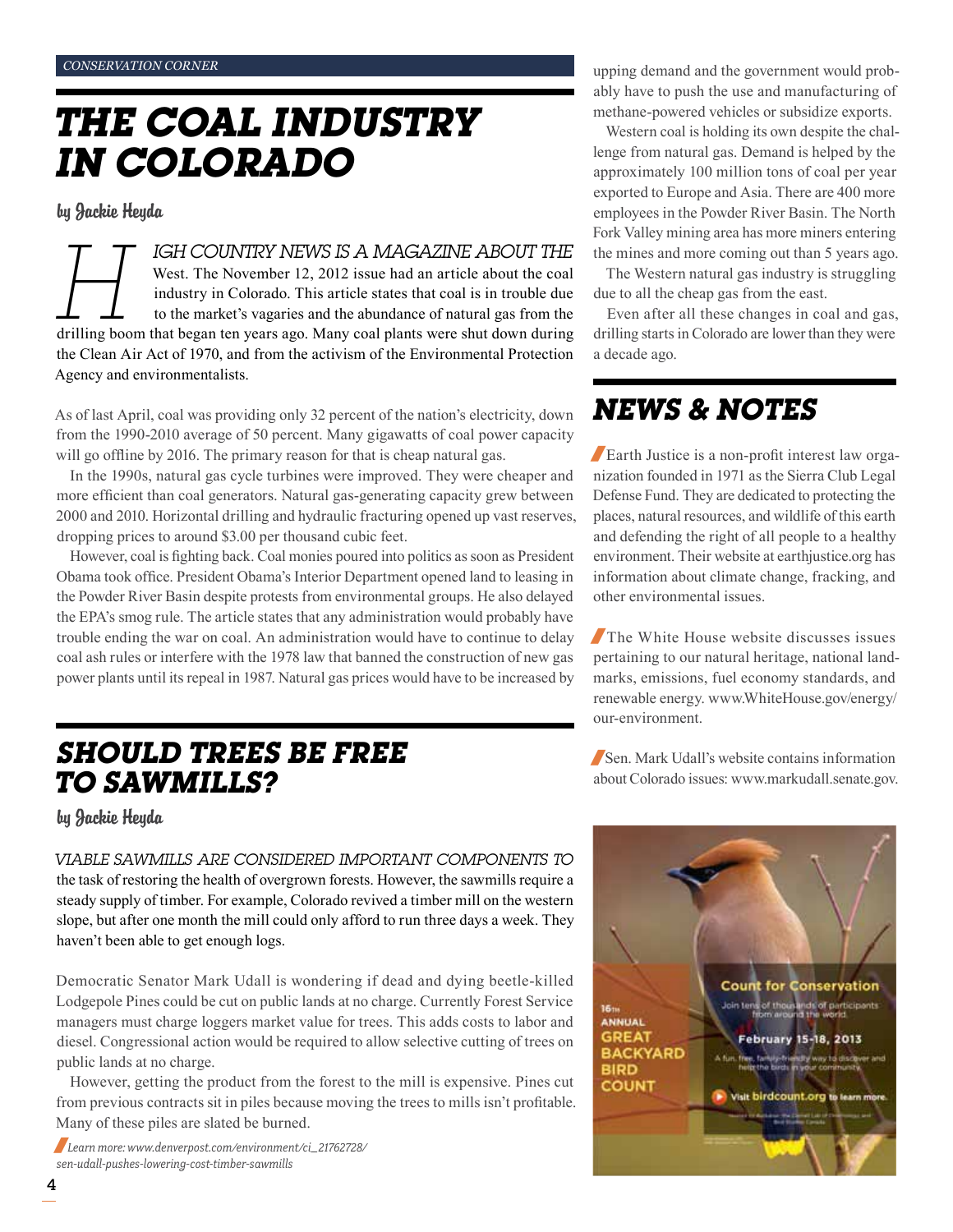#### Accipiters, cont'd. from front page.





#### *Sharp-shinned hawks*

Adult Sharp-shinned Hawks (*above, left*) have a gray back and head, a red chest with white spotting, and a square-tipped tail. A Sharpshinned Hawk's head is small, giving it the appearance of having no neck. The eyes appear almost centered on the head.

Immature Sharp-shinned Hawks (*above, right*) have bold heavy streaking on their breasts, usually with a pale stripe above the eye. In late winter they start to gain some adult feathers, and their eyes

may become a darker orange..

In flight Sharp-shinned Hawks appear to be almost headless. They fly with the wrist of their wings flexed forward. If you were to draw a line from one wrist to the other it would go thru the eyes—their appearance is like a "T." Their flight is very rapid, interspersed with glides. The flapping is so fast you can't count each beat.



Sharpies like wooded areas. They are mostly seen in flight when they pop out above the trees, when traveling between trees, or at your bird feeders in winter.

## *Christmas Bird Count Results*

Aiken Audubon held its Colorado Springs Christmas Bird Count on December 15. Roughly 150 people divided into 33 teams spread across 23 count areas, plus a dozen or so feeder watchers, recorded the number of birds seen throughout the day.

Preliminary results show 98 species seen on count day with an additional three more for count week. Best birds for the day included a first-ever Acorn Woodpecker for our Colorado Springs CBC, and a Palm Warbler!



After a full day of birding, 31 counters met at Bear Creek Nature Center for a "Tally Rally" and potluck dinner, where they swapped stories of where they counted and what they saw.

Thanks to everyone who partici-

pated. A full count report will be available at a later date.

#### *Cooper's Hawks*

Adult Cooper's Hawks have a gray back and a darker gray head, giving them a capped appearance. They have a red chest with white barring and a rounded tail. Cooper's Hawks have a longer neck and tend to move their head around. The eyes appear more in the front of the head.





In flight, their heads project far beyond their wings when soaring, giving a crosslike appearance. They fly with slower wing beats followed by a short glide. The beats can often be counted.

Immature Cooper's Hawks have fine streaking primarily on the upper breast while the lower belly will be mostly white. They too have a capped appearance, with the top of their head being darker brown than their backs.



#### *Learn More*

Accipiters can be hard to tell apart, but it gets easier with practice. Go back to the beginning of this article and try IDing the first two images. The answer will be given at Aiken Audubon's January Raptor ID program. Then get some live practice on our Raptor ID field trips. I hope you enjoy your winter visitors more now that you can tell them apart!

## *ABA 2013 Summer Young Birder Camps*

/ Camp Colorado: July 7 through July 13, 2013 at the YMCA of the Rockies, Estes Park, CO

/ Camp Avocet: August 11 through August 17, 2013 at Camp Henlopen State Park, Lewes, DE

For information on either camp, call Bill Stewart at (800) 850-2473 or email him at bstewart@aba.org.



Look for the Aiken Audubon Society Facebook page! facebook.com/pages/Aiken-Audubon-Society

*Quiz answers: 1-m, 2-h, 3-b, 4-e, 5-j, 6-d, 7-o, 8-i, 9-n, 10-f, 11-l, 12-a, 13-g, 14-k, 15c.*